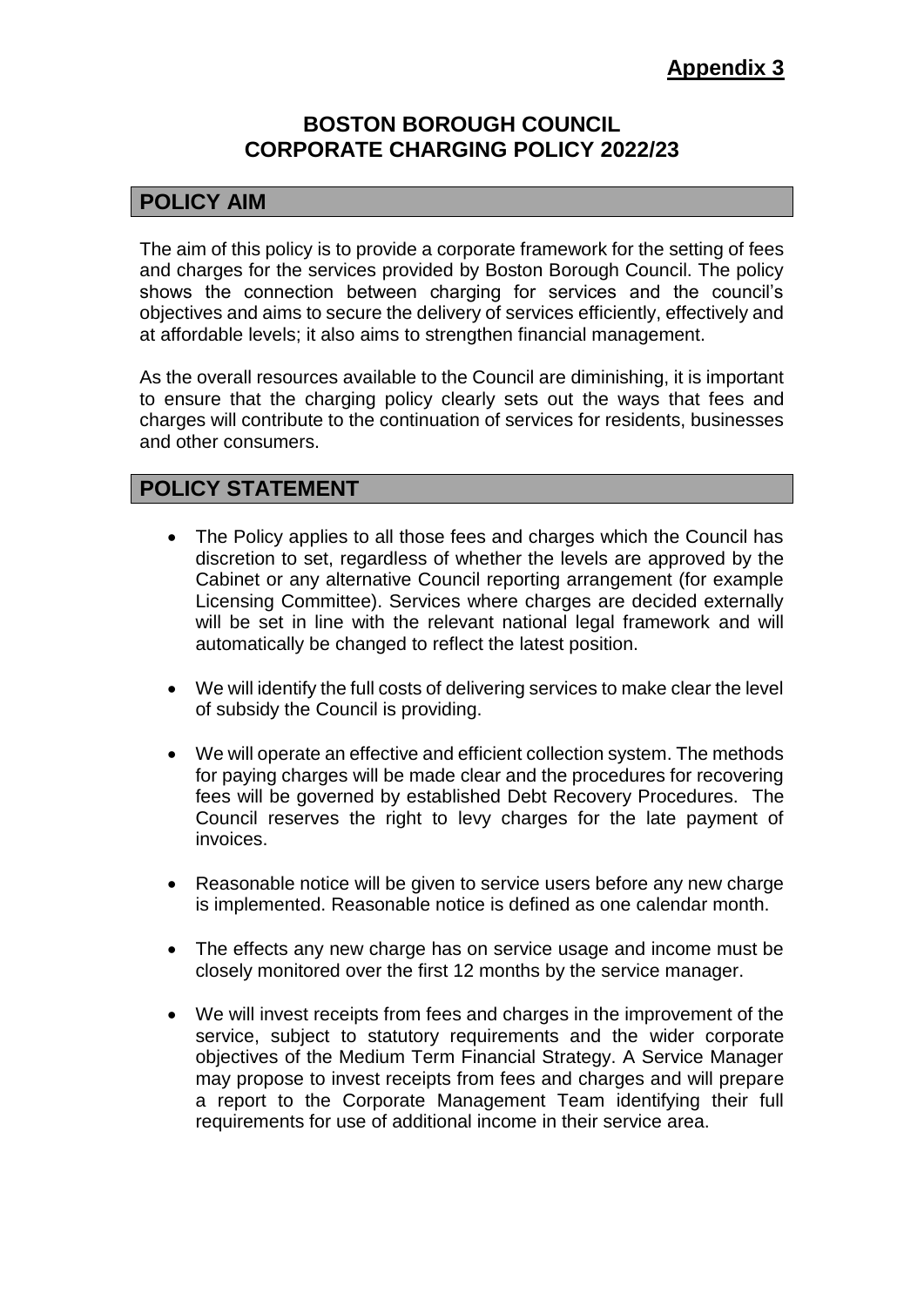All discretionary fees and charges will be set in line with the approved charging policy for that service and should fall into one of the categories in the following table.

| <b>Charging Strategy</b> | <b>Objective</b>                                                                                                                                                                             |
|--------------------------|----------------------------------------------------------------------------------------------------------------------------------------------------------------------------------------------|
| Commercial               | The council aims to cover the cost of providing the                                                                                                                                          |
| charges                  | service and make a surplus                                                                                                                                                                   |
| <b>Full Cost</b>         | The council aims to recover the costs of providing                                                                                                                                           |
| Recovery                 | this service from those who use it                                                                                                                                                           |
| Subsidised               | The council wishes users of the service to make a<br>contribution to the costs of providing it. This might be<br>to meet a service objective or to allow competition<br>with other providers |
| Free                     | The Council chooses to make the service available at<br>no charge to meet a service objective                                                                                                |
| Statutory                | Charges are determined in line with legal<br>requirements.                                                                                                                                   |

- Fees and charges will be regularly reviewed within the Council's financial planning process, any variations outside of this will need formal approval by the Cabinet or Committee as appropriate. Service Managers will complete the corporate template for the review of fees and charges, these will form the bases for reports to the Cabinet or relevant committee, as part of the annual review of fees and charges.
- Increases in fees and charges will, each year, be generally in line with the level of inflation assumed in the budget process, subject to consideration of the specific issues in relation to each service. All changes will be agreed as part of the overall budget setting process.
- Wherever possible charges will be collected either in advance or at the point of service delivery. Where charges are to be collected after service delivery has started, invoices will be raised within 5 working days, and as necessary appropriate recovery procedures followed.
- The policy requires a comprehensive schedule of all fees and charges to be set up. Each Service Manager will maintain a schedule of fees and charges levied for their areas of responsibility. This schedule will be in a corporate format and should include, but identify separately, those charges that are nationally set. The format will be determined by the Accountancy Manager. There may be instances where, for commercial reasons, specific fees are not quoted on the schedule. Fees for these services will be on a "price on application" basis.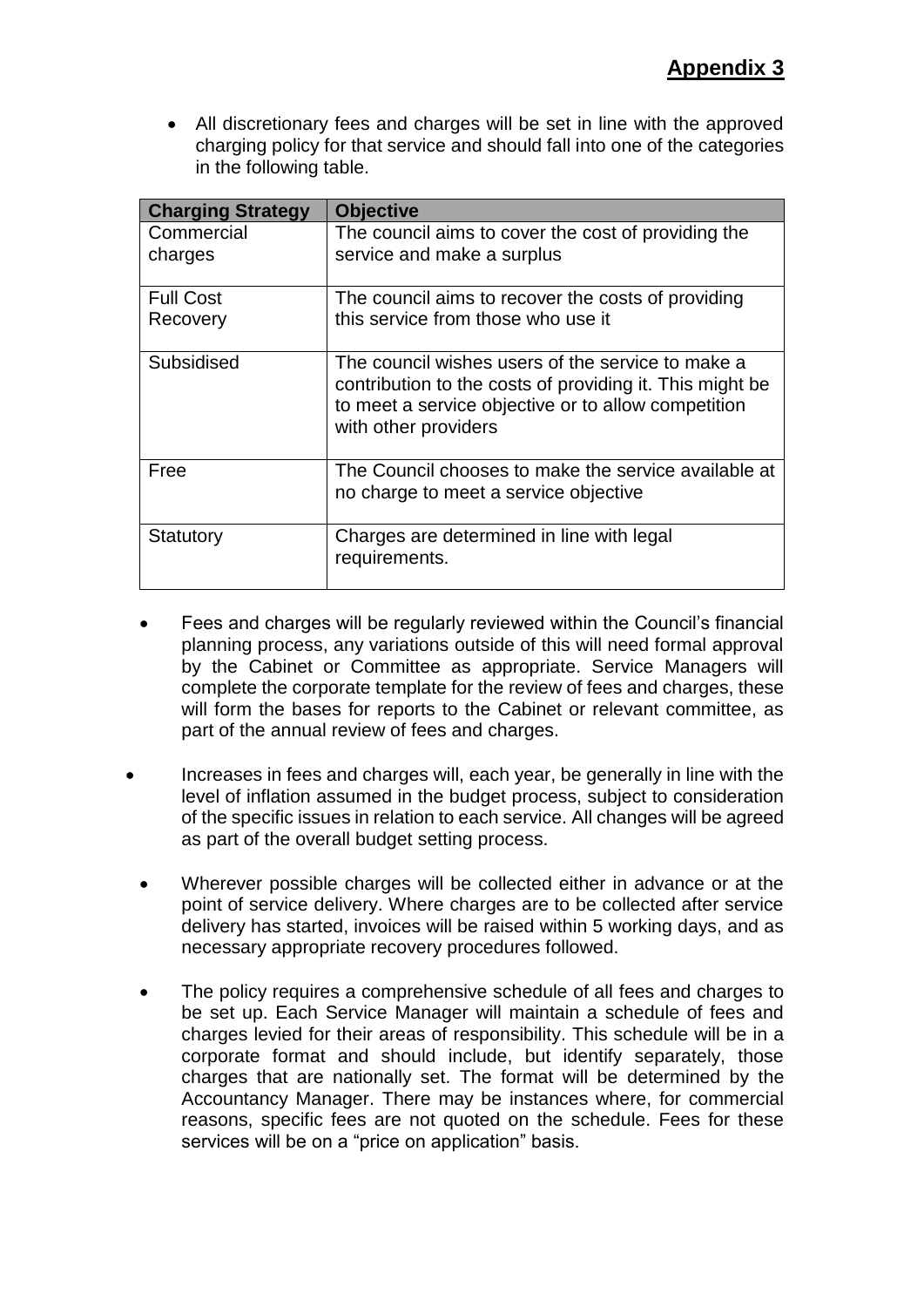- The Customer Services Manager will be able to refer to all fees and charges and these will be made available on the Authority's website.
- Charges should be easy to understand.
- Existing policies and procedures should be taken into account when setting fees and charges.
- Setting of fees and charges should be made in accordance with the current value added tax regulations. Where rates of VAT increase then fees and charges will automatically be adjusted upwards. Advice will be provided by the Accountancy team.
- As a general policy no concession is to be given from the charge set. However, it is open to service managers to present a case to the Cabinet arguing that a concession is appropriate for a particular group or that a concession would assist the achievement of the Council's Corporate Objectives.
- In accordance with business need fees and charges can be amended as agreed by the respective Portfolio Holder, Corporate Management Team member, Head of Service and the Section 151 Officer (or Deputy Section 151 Officer) in exceptional circumstances and reported to Cabinet retrospectively.

### **IMPLEMENTATION**

#### **Who is responsible?**

Overall responsibility is with the PSPS Financial Services Team and day-today operational responsibility with Service Managers.

#### **Complaints procedure**

If any member of the public believes that the Council has acted in a way that is not in line with this policy the Council's Formal Complaints Procedure may be followed.

#### **Monitoring and review**

The PSPS Financial Services Team will review the implementation of this policy and undertake a triennial review of the policy.

### **Service Team Plans**

All service team plans will be consistent with the principles within this policy.